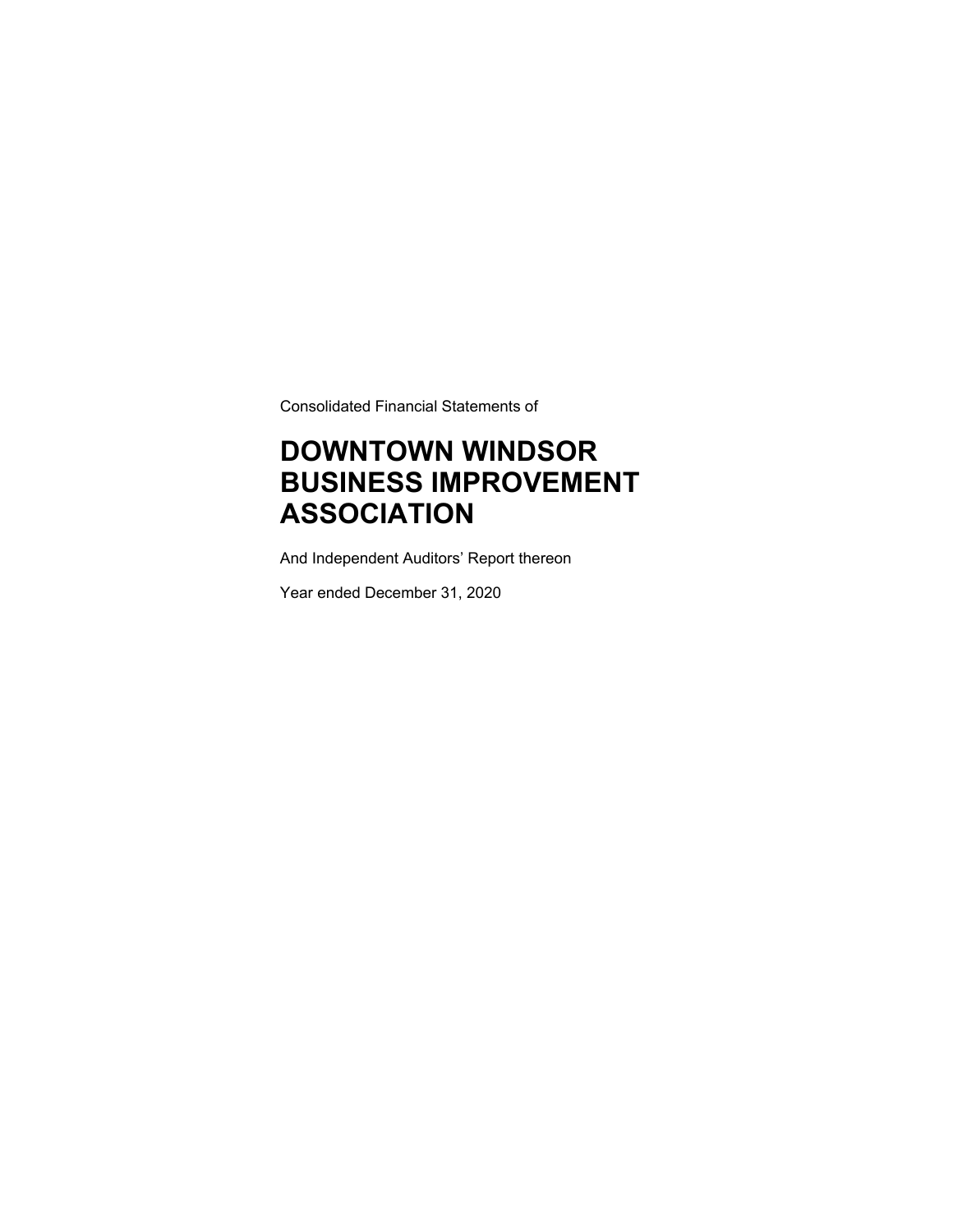

KPMG LLP 618 Greenwood Centre 3200 Deziel Drive Windsor ON N8W 5K8 Canada Tel 519-251-3500 Fax 519-251-3530

### **INDEPENDENT AUDITORS' REPORT**

To the Board Members, Members of Council, Inhabitants and Ratepayers of the Corporation of the City of Windsor

#### *Opinion*

We have audited the accompanying consolidated financial statements of Downtown Windsor Business Improvement Association (the Entity) which comprise of:

- the consolidated statement of financial position as at December 31, 2020
- the consolidated statement of operations and accumulated surplus for the year then ended
- the consolidated statement of changes in net financial assets for the year then ended
- the consolidated statement of cash flows for the year then ended
- and notes and schedule to the consolidated financial statements, including a summary of significant accounting policies

(Hereinafter referred to as the ''financial statements'').

In our opinion, the accompanying consolidated financial statements present fairly, in all material respects, the financial position of the Entity as at December 31, 2020, and its consolidated results of operations and accumulated surplus and its consolidated changes in net financial assets and its consolidated cash flows for the year then ended in accordance with Canadian public sector accounting standards.

#### *Basis for Opinion*

We conducted our audit in accordance with Canadian generally accepted auditing standards. Our responsibilities under those standards are further described in the *''Auditors' Responsibilities for the Audit of the Financial Statements''* section of our auditors' report.

We are independent of the Entity in accordance with the ethical requirements that are relevant to our audit of the financial statements in Canada and we have fulfilled our other ethical responsibilities in accordance with these requirements.

We believe that the audit evidence we have obtained is sufficient and appropriate to provide a basis for our opinion.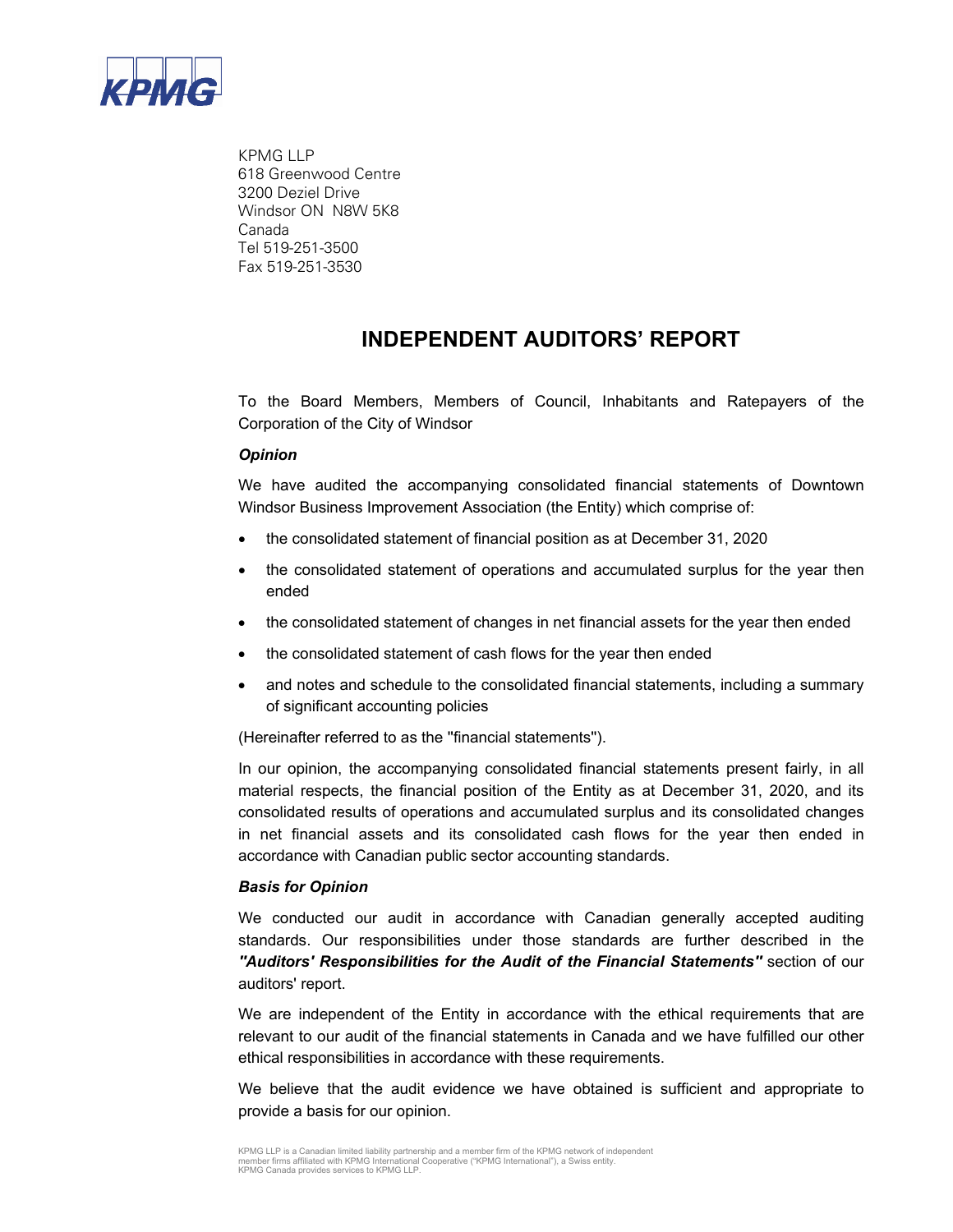

Page 2

### *Responsibilities of Management and Those Charged with Governance for the Financial Statements*

Management is responsible for the preparation and fair presentation of the financial statements in accordance with Canadian public sector accounting standards, and for such internal control as management determines is necessary to enable the preparation of financial statements that are free from material misstatement, whether due to fraud or error.

In preparing the financial statements, management is responsible for assessing the Entity's ability to continue as a going concern, disclosing, as applicable, matters related to going concern and using the going concern basis of accounting unless management either intends to liquidate the Entity or to cease operations, or has no realistic alternative but to do so.

Those charged with governance are responsible for overseeing the Entity's financial reporting process.

#### *Auditors' Responsibilities for the Audit of the Financial Statements*

Our objectives are to obtain reasonable assurance about whether the financial statements as a whole are free from material misstatement, whether due to fraud or error, and to issue an auditors' report that includes our opinion.

Reasonable assurance is a high level of assurance, but is not a guarantee that an audit conducted in accordance with Canadian generally accepted auditing standards will always detect a material misstatement when it exists.

Misstatements can arise from fraud or error and are considered material if, individually or in the aggregate, they could reasonably be expected to influence the economic decisions of users taken on the basis of the financial statements.

As part of an audit in accordance with Canadian generally accepted auditing standards, we exercise professional judgment and maintain professional skepticism throughout the audit.

We also:

 Identify and assess the risks of material misstatement of the financial statements, whether due to fraud or error, design and perform audit procedures responsive to those risks, and obtain audit evidence that is sufficient and appropriate to provide a basis for our opinion.

The risk of not detecting a material misstatement resulting from fraud is higher than for one resulting from error, as fraud may involve collusion, forgery, intentional omissions, misrepresentations, or the override of internal control.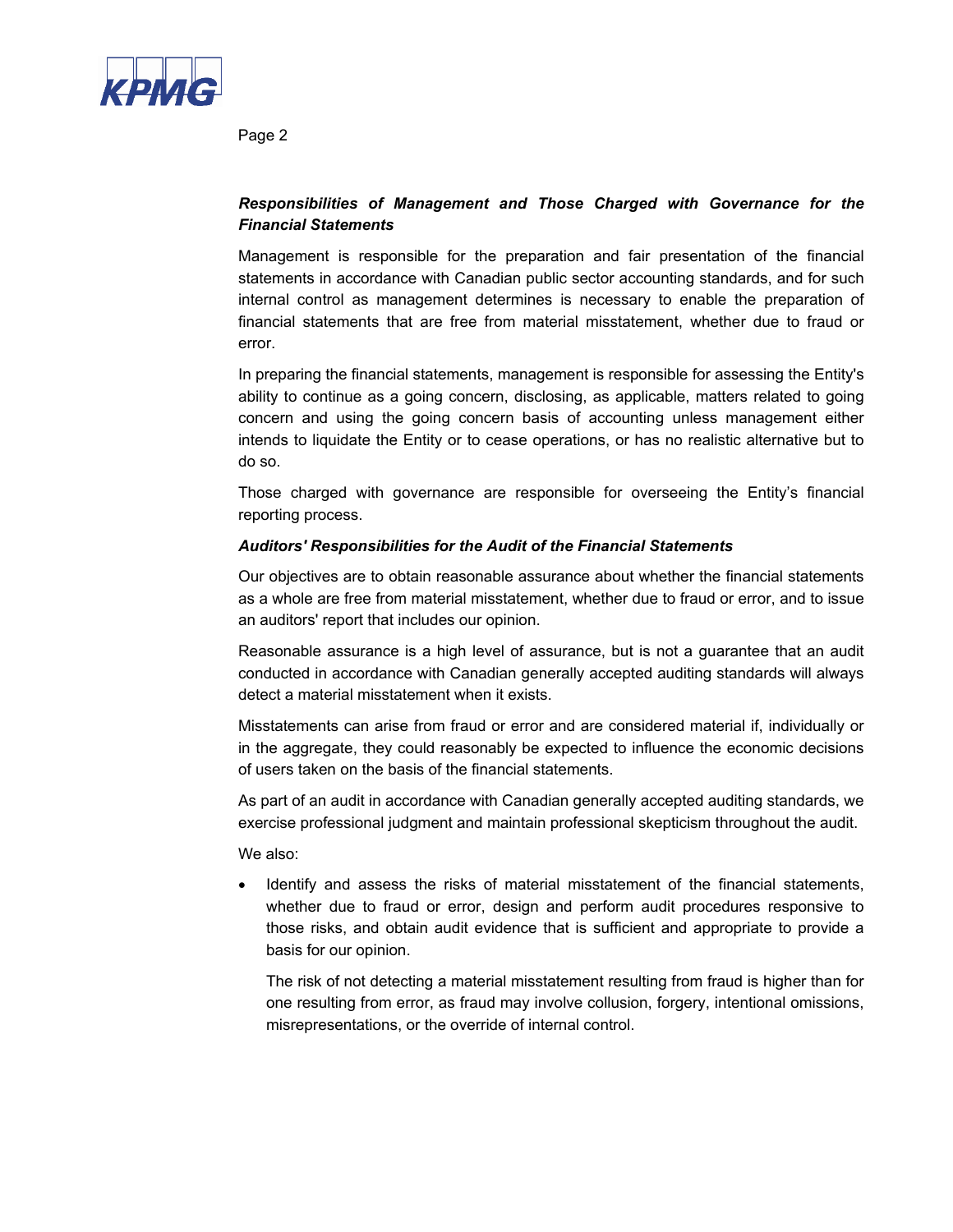

Page 3

- Obtain an understanding of internal control relevant to the audit in order to design audit procedures that are appropriate in the circumstances, but not for the purpose of expressing an opinion on the effectiveness of the Entity's internal control.
- Evaluate the appropriateness of accounting policies used and the reasonableness of accounting estimates and related disclosures made by management.
- Conclude on the appropriateness of management's use of the going concern basis of accounting and, based on the audit evidence obtained, whether a material uncertainty exists related to events or conditions that may cast significant doubt on the Entity's ability to continue as a going concern. If we conclude that a material uncertainty exists, we are required to draw attention in our auditors' report to the related disclosures in the financial statements or, if such disclosures are inadequate, to modify our opinion. Our conclusions are based on the audit evidence obtained up to the date of our auditors' report. However, future events or conditions may cause the Entity to cease to continue as a going concern.
- Evaluate the overall presentation, structure and content of the financial statements, including the disclosures, and whether the financial statements represent the underlying transactions and events in a manner that achieves fair presentation
- Communicate with those charged with governance regarding, among other matters, the planned scope and timing of the audit and significant audit findings, including any significant deficiencies in internal control that we identify during our audit.

 $KPMG$  14P

Chartered Professional Accountants, Licensed Public Accountants

Windsor, Canada May 26, 2021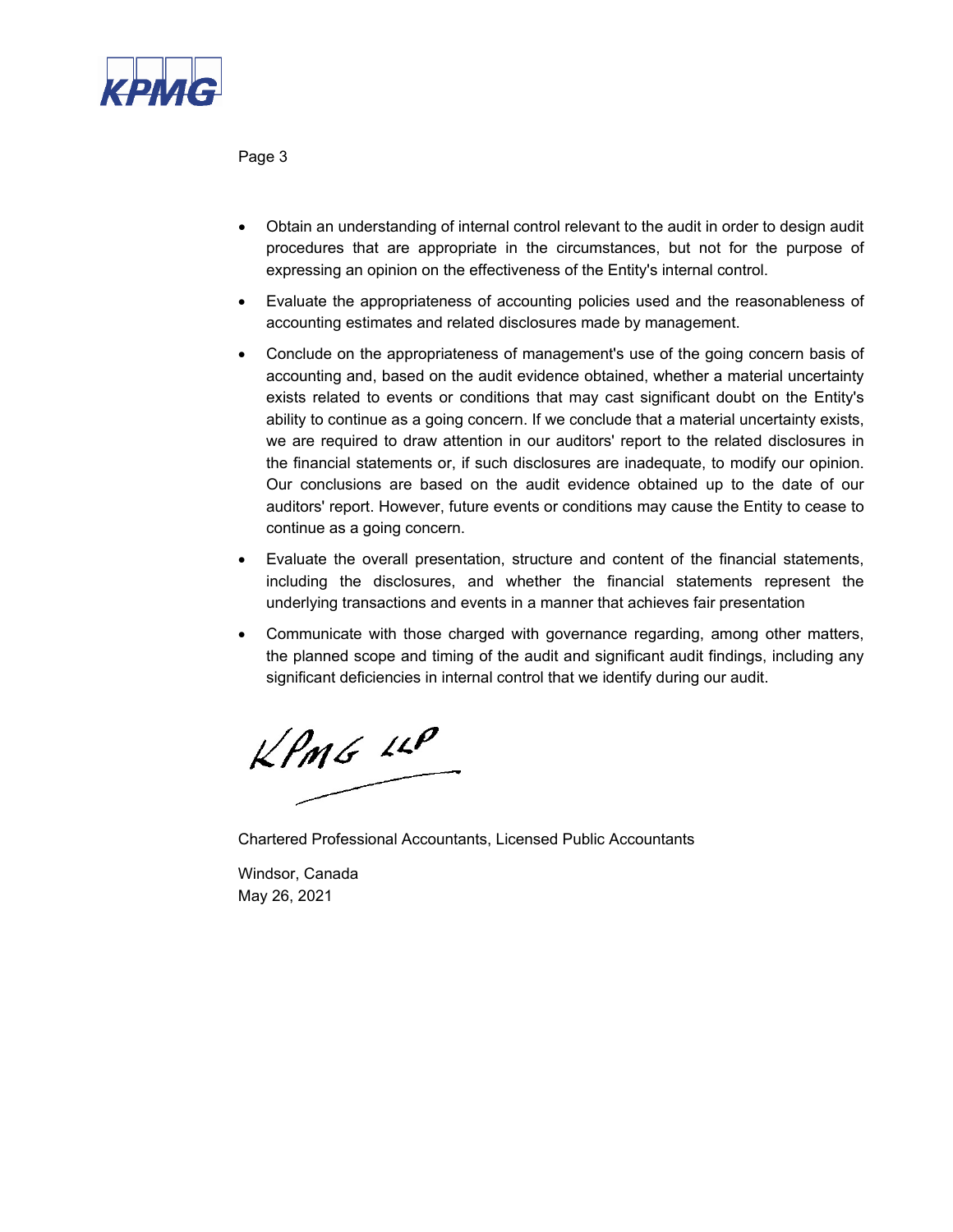Consolidated Statement of Financial Position

December 31, 2020, with comparative information for 2019

|                                                              | 2020          | 2019          |
|--------------------------------------------------------------|---------------|---------------|
| <b>Financial assets:</b>                                     |               |               |
| Cash and cash equivalents                                    | \$<br>235,280 | \$<br>157,082 |
| Accounts receivable                                          | 107,691       | 27,640        |
| Due from City of Windsor                                     | 43,867        | 34,931        |
|                                                              | 386,838       | 219,653       |
| <b>Financial liabilities:</b>                                |               |               |
| Accounts payable and accrued liabilities                     | 101,079       | 35,896        |
| Net financial assets                                         | 285,759       | 183,757       |
| <b>Non-financial assets:</b>                                 |               |               |
| Tangible capital assets (note 2)                             | 50,698        | 26,284        |
| Prepaid expenses                                             | 7,539         | 13,567        |
|                                                              | 58,237        | 39,851        |
| Commitments (note 4)                                         |               |               |
| Accumulated surplus (note 3)                                 | \$<br>343,996 | \$<br>223,608 |
| See accompanying notes to consolidated financial statements. |               |               |

On behalf of the Board:

\_\_\_\_\_\_\_\_\_\_\_\_\_\_\_\_\_\_\_\_\_\_\_\_\_\_\_\_\_\_\_\_ Director

\_\_\_\_\_\_\_\_\_\_\_\_\_\_\_\_\_\_\_\_\_\_\_\_\_\_\_\_\_\_\_\_ Director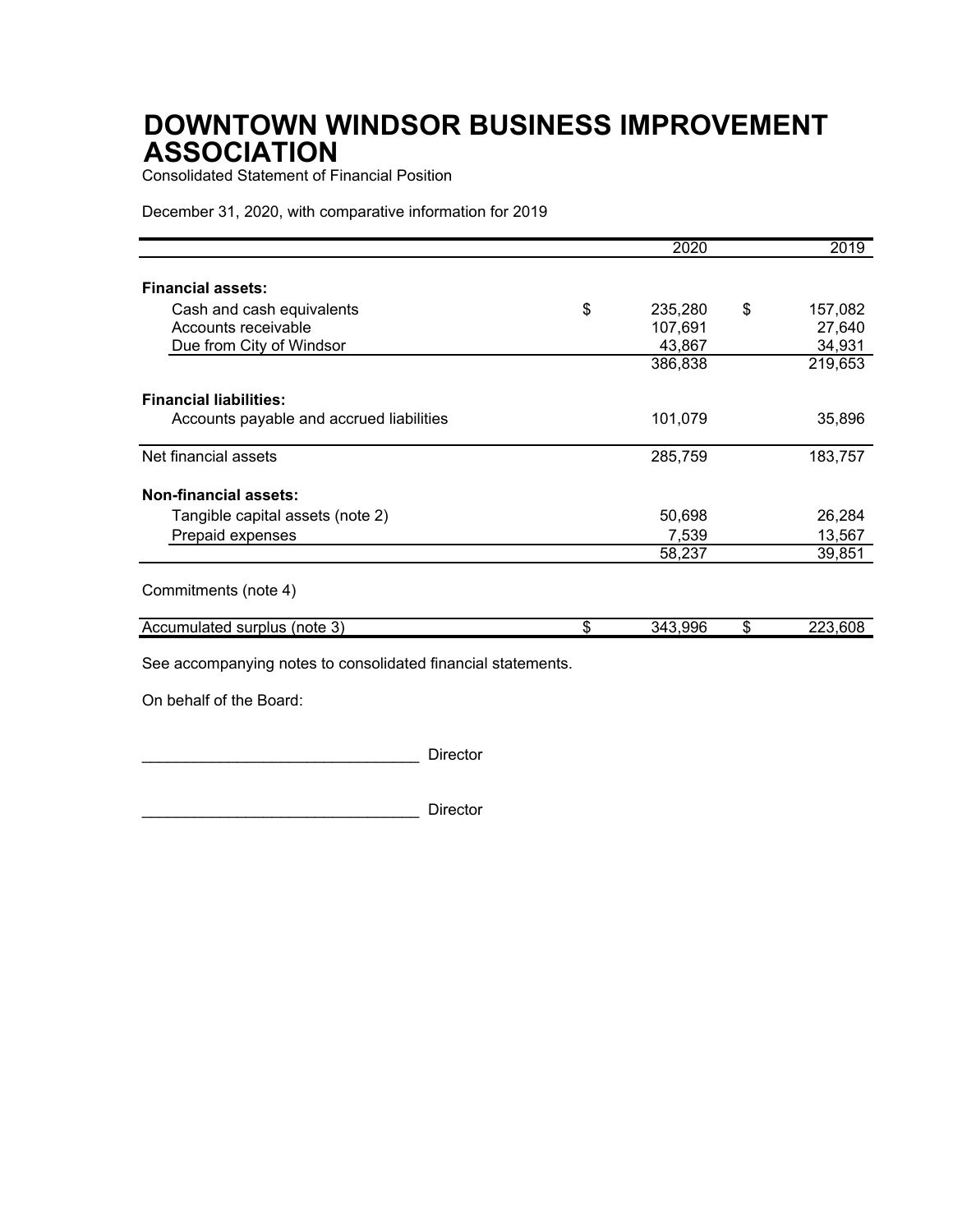Consolidated Statement of Operations and Accumulated Surplus

Year ended December 31, 2020, with comparative information for 2019

|                                        | 2020 Budget   | 2020 Actual   | 2019 Actual   |
|----------------------------------------|---------------|---------------|---------------|
|                                        |               |               |               |
| Revenue:                               |               |               |               |
| City of Windsor levy                   | \$<br>667,550 | \$<br>659,027 | \$<br>657,418 |
| Interest                               |               | 1,964         | 2,031         |
| <b>Winter Fest</b>                     |               | 61,000        |               |
| <b>Farmer's Market</b>                 |               | 76,817        |               |
| Miscellaneous                          | 20,700        | 48,420        | 56,977        |
|                                        | 688,250       | 847,228       | 716,426       |
| Expenses:                              |               |               |               |
| Administrative (schedule)              | 235,500       | 256,787       | 251,894       |
| Communications                         | 17,800        | 12,264        | 18,344        |
| Marketing and events                   | 196,950       | 283,503       | 218,286       |
| Infrastructure                         | 84,000        | 48,028        | 61,517        |
| Development                            | 34,000        | 15,121        | 33,603        |
| Donations to CAMPP                     |               |               | 5,000         |
| Clean and safe                         | 65,000        | 63,558        | 43,324        |
| <b>Support Downtown dollars</b>        |               | 400           |               |
| <b>Business recruitment expenses</b>   | 55,000        | 36,045        |               |
| COVID-19 related expenditures          |               | 11,134        |               |
|                                        | 688,250       | 726,840       | 631,968       |
| Annual surplus                         |               | 120,388       | 84,458        |
| Accumulated surplus, beginning of year | 223,608       | 223,608       | 139,150       |
| Accumulated surplus, end of year       | \$<br>223,608 | \$<br>343,996 | \$<br>223,608 |

See accompanying notes to consolidated financial statements.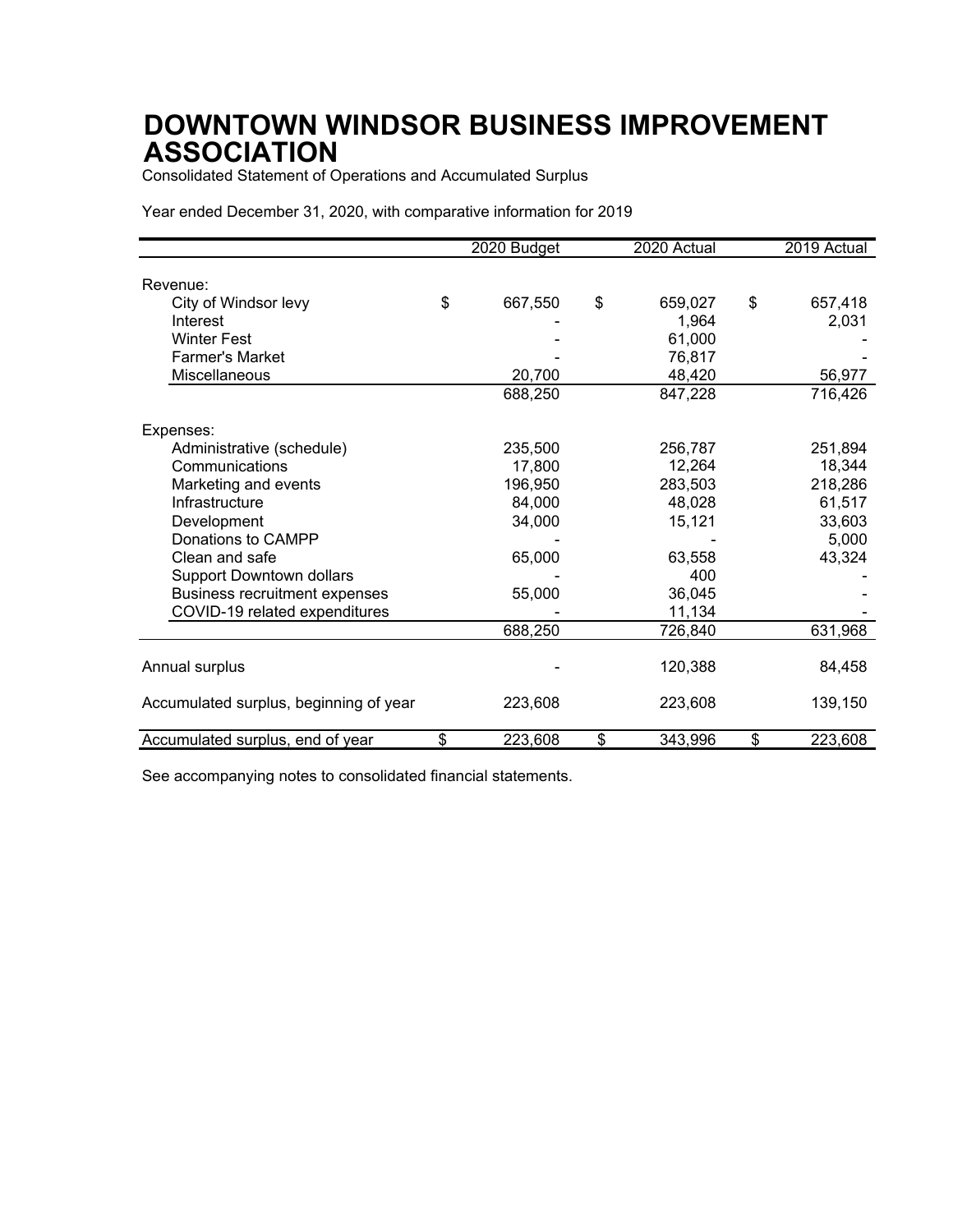Consolidated Statement of Changes in Net Financial Assets

Year ended December 31, 2020, with comparative information for 2019

|                                                                                                                                                         | 2020                                   | 2019                                    |
|---------------------------------------------------------------------------------------------------------------------------------------------------------|----------------------------------------|-----------------------------------------|
| Annual surplus                                                                                                                                          | \$<br>120,388                          | \$<br>84,458                            |
| Acquisition of tangible capital assets<br>Amortization of tangible capital assets<br>Disposition of prepaid expenses<br>Acquisition of prepaid expenses | (33,138)<br>8,724<br>13,567<br>(7,539) | (2, 354)<br>5,923<br>10,567<br>(13,567) |
| Change in net financial assets                                                                                                                          | 102,002                                | 85,027                                  |
| Net financial assets, beginning of year                                                                                                                 | 183,757                                | 98,730                                  |
| Net financial assets, end of year                                                                                                                       | 285,759                                | 183,757                                 |

See accompanying notes to consolidated financial statements.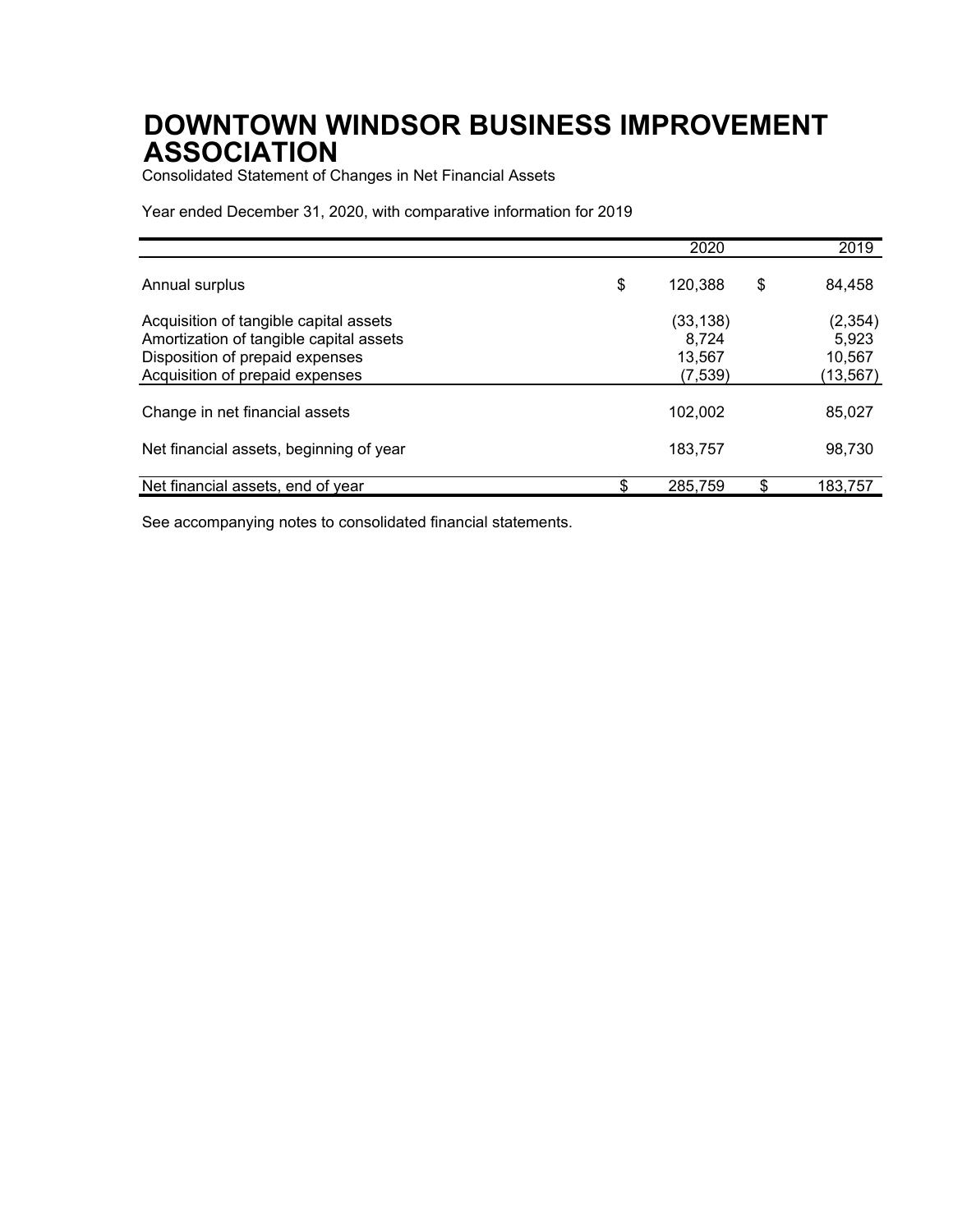Consolidated Statement of Cash Flows

Year ended December 31, 2020, with comparative information for 2019

|                                                                  | 2020          | 2019                   |
|------------------------------------------------------------------|---------------|------------------------|
| Cash provided by (used in):                                      |               |                        |
| Operations:                                                      |               |                        |
| Annual surplus                                                   | \$<br>120,388 | \$<br>84,458           |
| Amortization of tangible capital assets                          | 8,724         | 5,923                  |
| Increase in accounts receivable                                  | (80, 051)     | (1, 455)               |
| Increase in due from City of Windsor                             | (8,936)       | (21, 330)              |
| Decrease (increase) in prepaid expenses                          | 6,028         | (3,000)                |
| Increase in accounts payable and accrued liabilities             | 65,183        | 2,313                  |
|                                                                  | 111,336       | 66,909                 |
|                                                                  |               |                        |
| Financing:                                                       |               |                        |
| Repayment of long-term liability relating to property tax appeal |               | (16, 892)              |
| Repayment of long-term debt relating to street scaping           |               | (25, 346)<br>(42, 238) |
|                                                                  |               |                        |
| Investing:                                                       |               |                        |
| Acquisition of tangible capital assets                           | (33, 138)     | (2, 354)               |
|                                                                  | (33,138)      | (2,354)                |
|                                                                  |               |                        |
| Increase in cash                                                 | 78,198        | 22,317                 |
| Cash and cash equivalents, beginning of year                     | 157,082       | 134,765                |
| Cash and cash equivalents, end of year                           | \$<br>235,280 | \$<br>157,082          |

See accompanying notes to consolidated financial statements.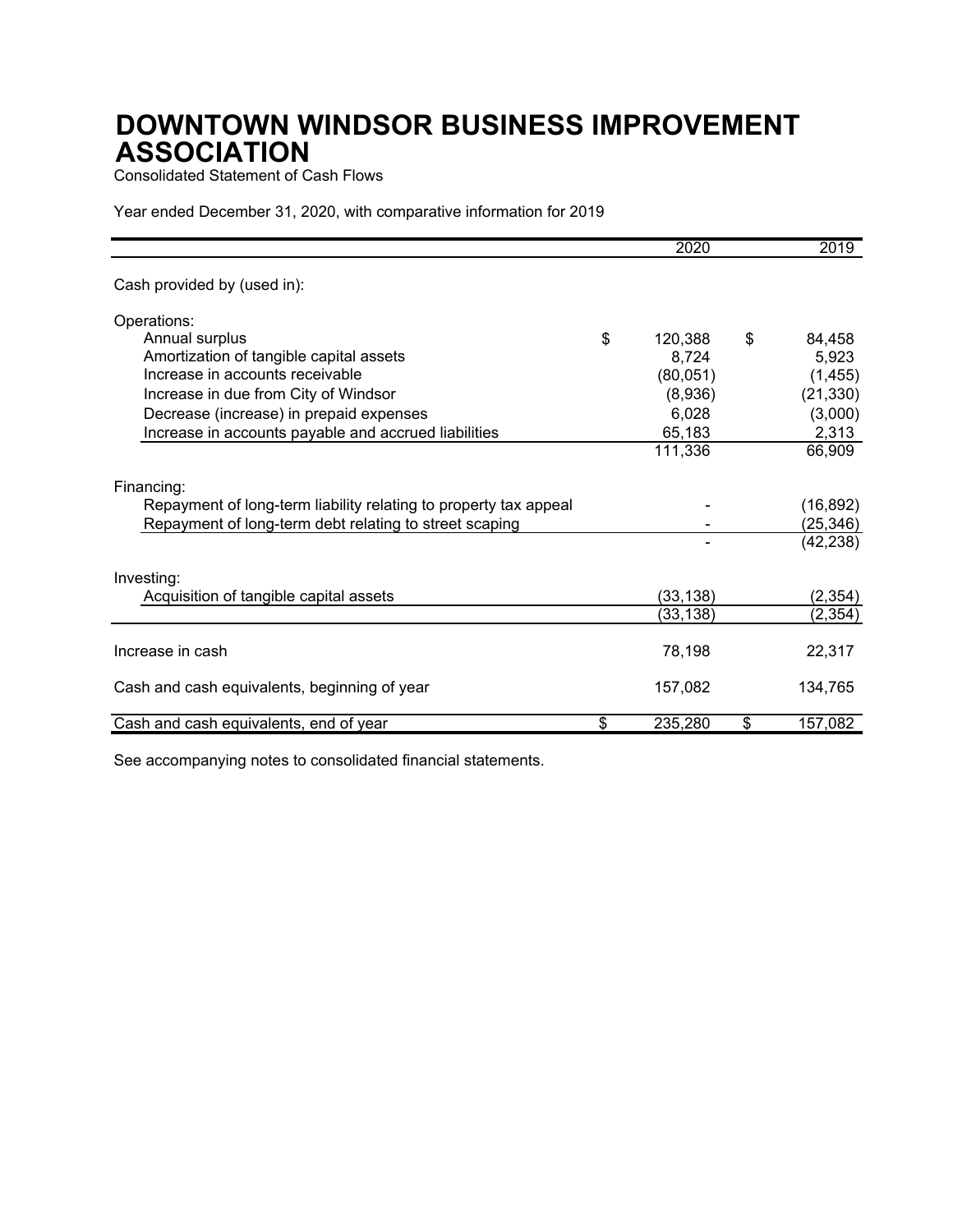Notes to Consolidated Financial Statements

Year ended December 31, 2020

The Board of Management of the Downtown Windsor Business improvement Association (the "Association") is entrusted with the improvement and beautification of municipally-owned lands, buildings and structures in the area as well as designated by the Council of the Corporation of the City of Windsor and the promotion of this area for business and shopping. The Association is exempt from paying income tax under Section 149 of the Income Tax Act.

#### **1. Significant accounting policies:**

The consolidated financial statements are the representations of management and are prepared in accordance with accounting standards established by the Public Sector Accounting Board of the Canadian Institute of Chartered Professional Accountants.

(a) Basis of presentation:

These consolidated financial statements reflect the assets, liabilities, revenue and expenses of the revenue fund, the reserves. All interfund assets and liabilities and revenue and expenses have been eliminated.

(b) Basis of accounting:

The Association maintains its accounts on an accrual basis. Under this basis, revenue is accounted for in the period in which the transactions or events occur that give rise to the revenue. Expenses are accounted for in the period the goods and services are acquired.

(c) Cash and cash equivalents:

Cash and cash equivalents include cash and short-term highly liquid investments with a term to maturity of 90 days or less at acquisition.

(d) Non-financial assets:

Non-financial assets are not available to discharge existing liabilities and are held for use in the provision of services. They have useful lives extending beyond the current year and are not intended for sale in the ordinary course of business.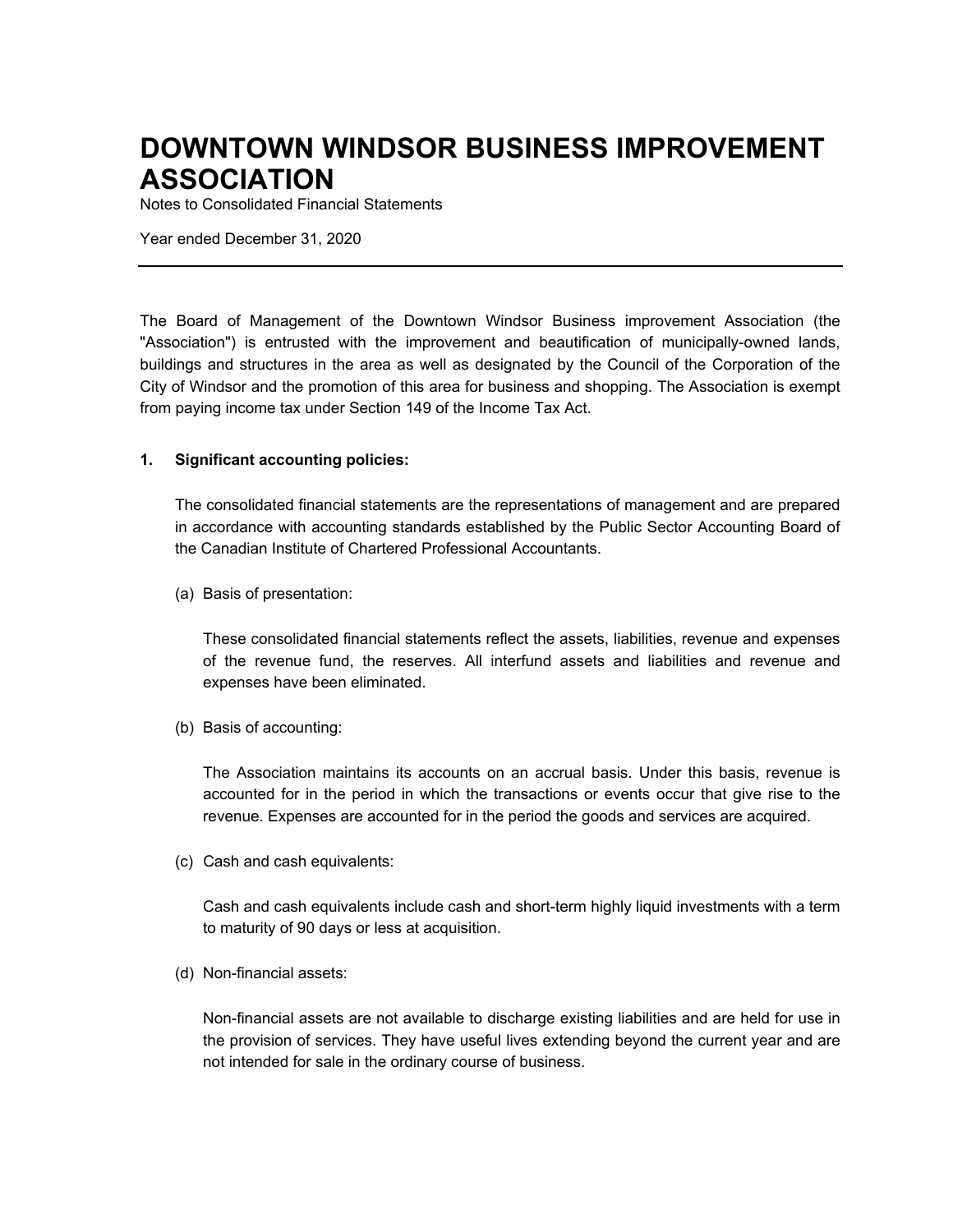Notes to Consolidated Financial Statements (continued)

Year ended December 31, 2020

### **1. Significant accounting policies (continued):**

(d) Non-financial assets (continued):

Tangible capital assets:

Tangible capital assets are recorded at cost.

Amortization is calculated on a straight-line basis over an assets expected useful life. Residual values are assumed to be zero.

| Asset classification   | Useful life (years) |
|------------------------|---------------------|
|                        |                     |
| Computer hardware      |                     |
| Furniture and fixtures | 5                   |
| Equipment              | 10                  |
| Leasehold improvements | term of lease       |

#### (e) Use of estimates:

The preparation of the financial statements in conformity with Canadian public sector accounting standards requires management to make estimates and assumptions that affect the reported amounts of assets and liabilities and disclosure in contingent assets and liabilities at the dates of the financial statements and the reported amounts of revenues and expenses during the reporting periods. Significant items subject to such estimates and assumptions include the valuation of accounts receivable and the carrying value of tangible capital assets. Actual results could differ from those estimates.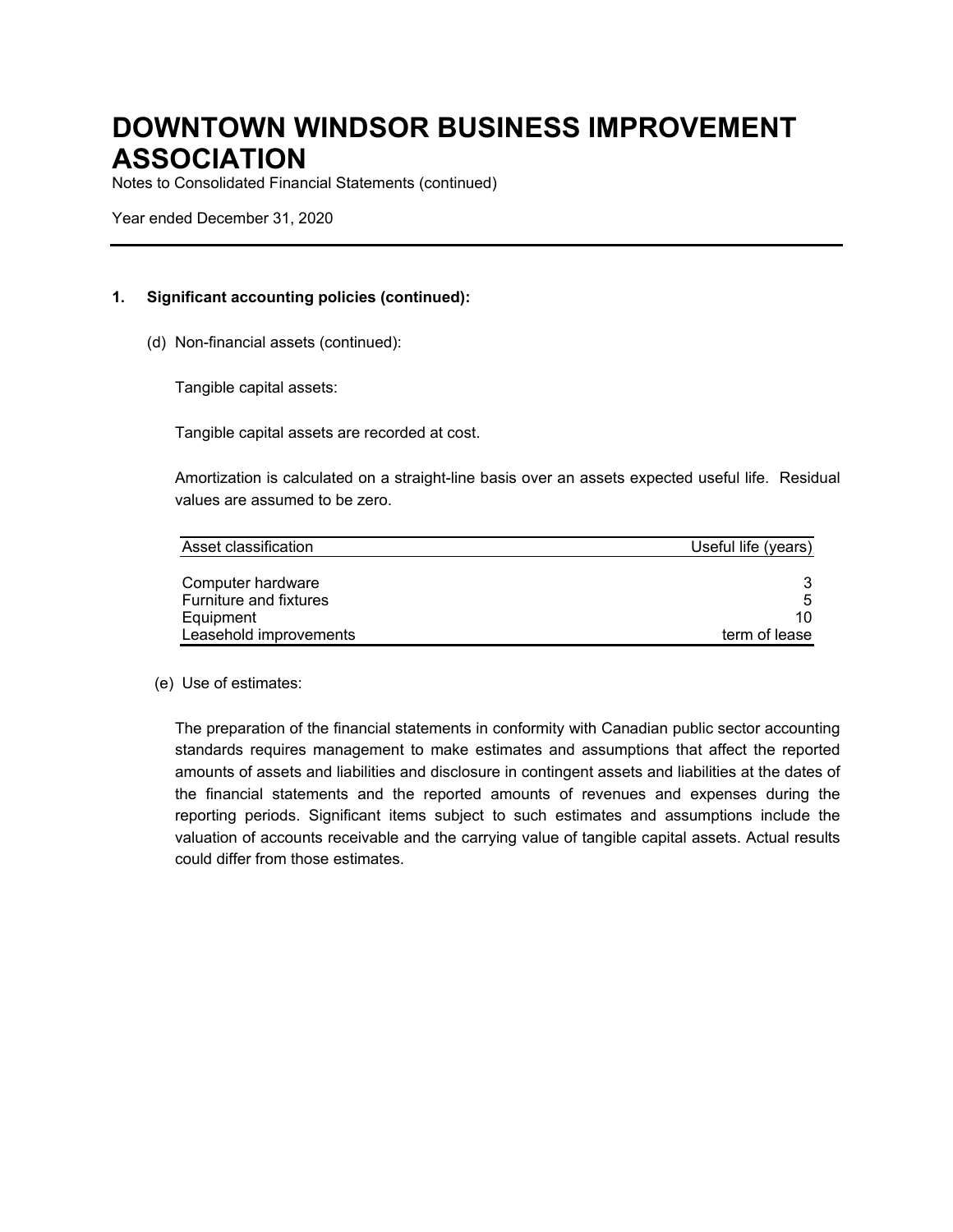Notes to Consolidated Financial Statements (continued)

Year ended December 31, 2020

### **2. Tangible capital assets:**

| Cost                                                                                      |   | Balance at<br>December 31,<br>2019  | Additions                      |   | <b>Disposals</b> | Balance at<br>December 31,<br>2020        |
|-------------------------------------------------------------------------------------------|---|-------------------------------------|--------------------------------|---|------------------|-------------------------------------------|
| Computer hardware<br><b>Furniture and fixtures</b><br>Equipment<br>Leasehold improvements | S | 20.168<br>27,083<br>2.643<br>14,198 | \$<br>1,536<br>1,185<br>30,417 | S | 14,198           | \$<br>21,704<br>27,083<br>3,828<br>30,417 |
| Total                                                                                     |   | 64,092                              | 33,138                         | S | 14,198           | \$<br>83,032                              |

|              |                                                                                             |        |                            |       |                                       | Balance at              |
|--------------|---------------------------------------------------------------------------------------------|--------|----------------------------|-------|---------------------------------------|-------------------------|
|              |                                                                                             |        |                            |       |                                       | December 31,<br>2020    |
|              |                                                                                             |        |                            |       |                                       |                         |
| \$<br>14,173 | \$                                                                                          |        | \$                         | 2,518 | \$                                    | 16,691                  |
| 8,933        |                                                                                             |        |                            | 5,158 |                                       | 14,091                  |
|              |                                                                                             |        |                            |       |                                       | 827                     |
|              |                                                                                             |        |                            |       |                                       | 725                     |
|              |                                                                                             |        |                            |       |                                       |                         |
| \$<br>37,808 | \$                                                                                          | 14,198 | \$                         | 8,724 | \$                                    | 32,334                  |
|              |                                                                                             |        |                            |       |                                       |                         |
|              |                                                                                             |        |                            |       |                                       |                         |
|              |                                                                                             |        |                            |       |                                       |                         |
|              |                                                                                             |        |                            |       |                                       | 5,013                   |
|              |                                                                                             |        |                            |       |                                       | 12,992                  |
| 2,139        |                                                                                             |        |                            |       |                                       | 3,001                   |
|              |                                                                                             |        |                            |       |                                       | 29,692                  |
| \$           | Balance at<br>December 31,<br>2019<br>504<br>14,198<br>December 31, 2019<br>5,995<br>18,150 |        | <b>Disposals</b><br>14.198 |       | Amortization<br>expense<br>323<br>725 | December 31, 2020<br>\$ |

Total \$ 26,284 \$ 50,698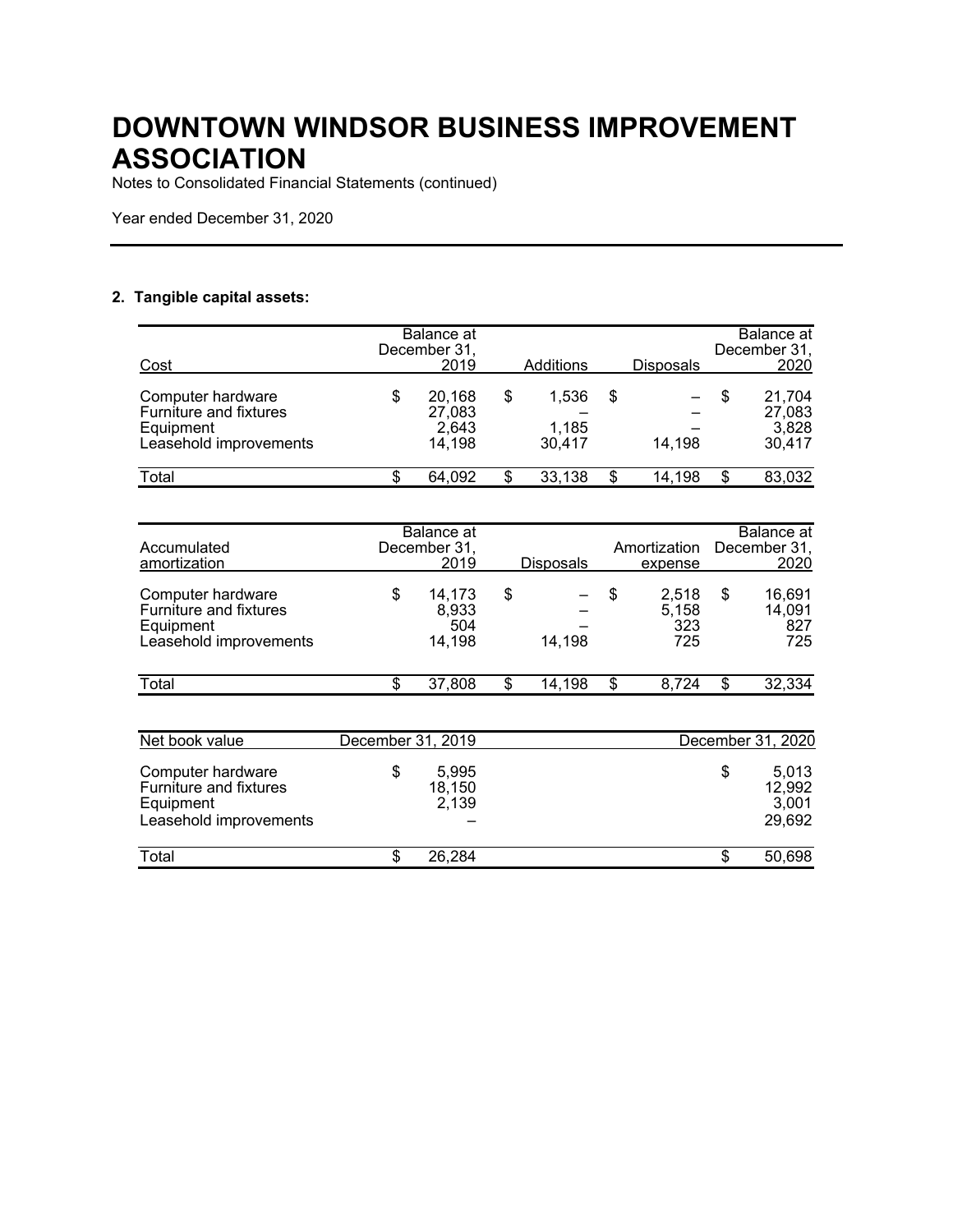Notes to Consolidated Financial Statements (continued)

Year ended December 31, 2020

### **3. Accumulated surplus:**

Accumulated surplus consists of individual funds' surplus as follows:

|                                                                                   |   | 2020              | 2019             |
|-----------------------------------------------------------------------------------|---|-------------------|------------------|
| Surplus:<br>Invested in tangible capital assets<br>Reserve for future development | S | 26,768<br>317,228 | 2,354<br>221,254 |
| Total surplus                                                                     |   | 343.996           | 223,608          |

### **4. Commitments:**

- (i) On November 1, 2020, the Association entered into a lease agreement for premises located on 484 Pelissier Street for a fifteen-month period commencing November 1, 2020, at a monthly rate of \$1,800. The lease provides the Association with the option to extend the lease for 5 additional twelve-month terms at a rental rate of \$2,000 per month for the period commencing February 1, 2022 through January 31, 2023, and \$2,200 per month for the periods following.
- (ii) On January 1, 2016, the Association entered into an operating lease commitment for certain equipment with monthly lease payments of \$251 for a five and a half year term ending July 31, 2021. Future minimum lease payments are as follows:

| 2021 | \$      | 1,757               |
|------|---------|---------------------|
|      | æ<br>кD | 757<br>$1,1 \cup I$ |

(iii) In May of 2012, the Association pledged \$50,000 to the St. Clair College MediaPlex Campus for façade improvements to be paid in annual contributions of \$5,000. At December 31, 2020, \$30,000 of the pledge remained unpaid.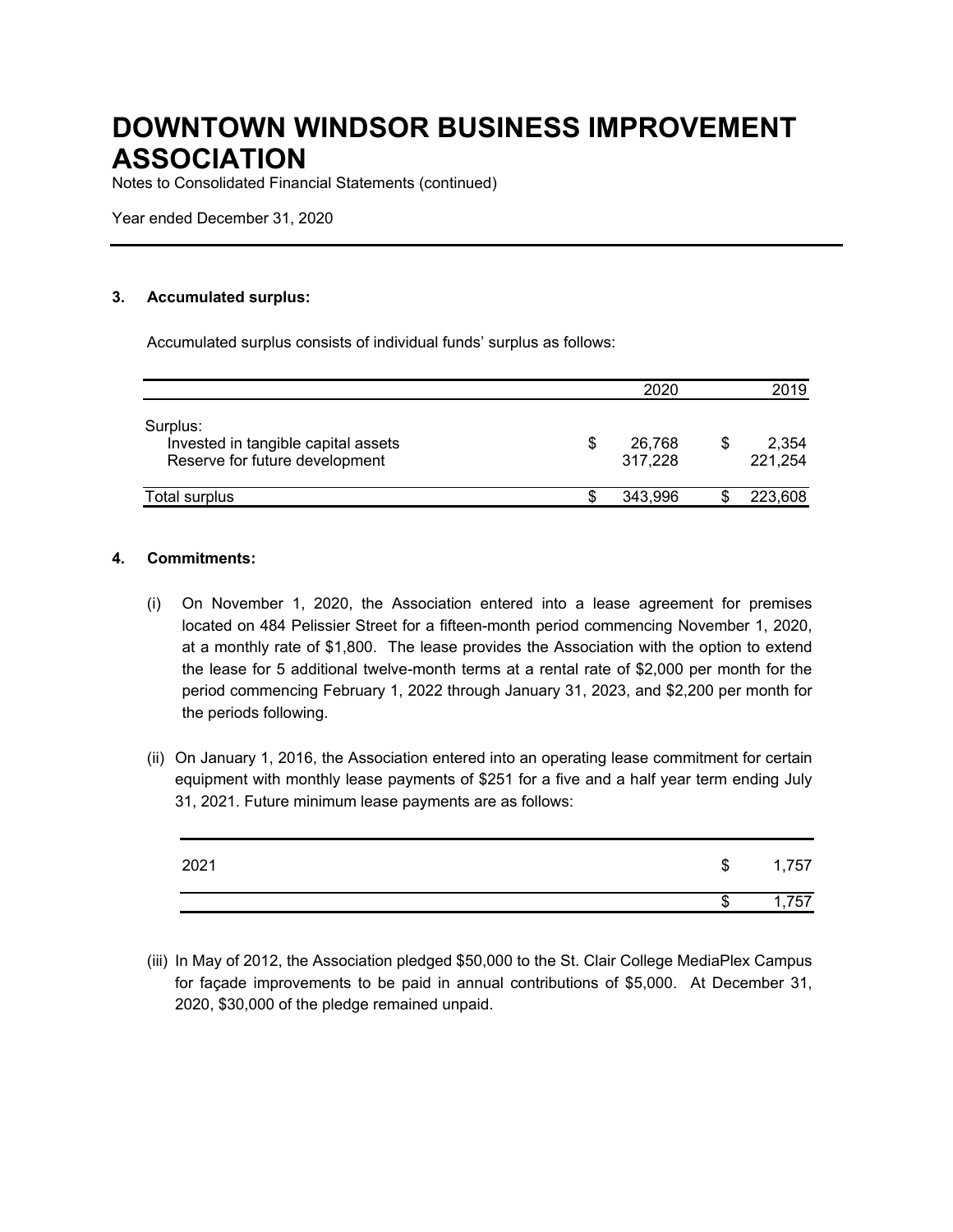Notes to Consolidated Financial Statements (continued)

Year ended December 31, 2020

### **5. Impact of COVID-19 pandemic:**

The COVID-19 pandemic evolved rapidly over the course of the 2020 fiscal year. The outbreak of a new coronavirus in Wuhan, China was identified on January 7 and it was not until March 11 that COVID-19 was declared a pandemic by the WHO. As a result of the measures to contain the outbreak, uncertainty remains as to the full impacts of COVID-19 on the global economy and the Association's financial results. As a result, the Association cannot reasonably estimate the length or severity of the COVID-19 pandemic, or the extent to which the disruption caused by the pandemic may materially impact its operations and financial results in fiscal year 2021.